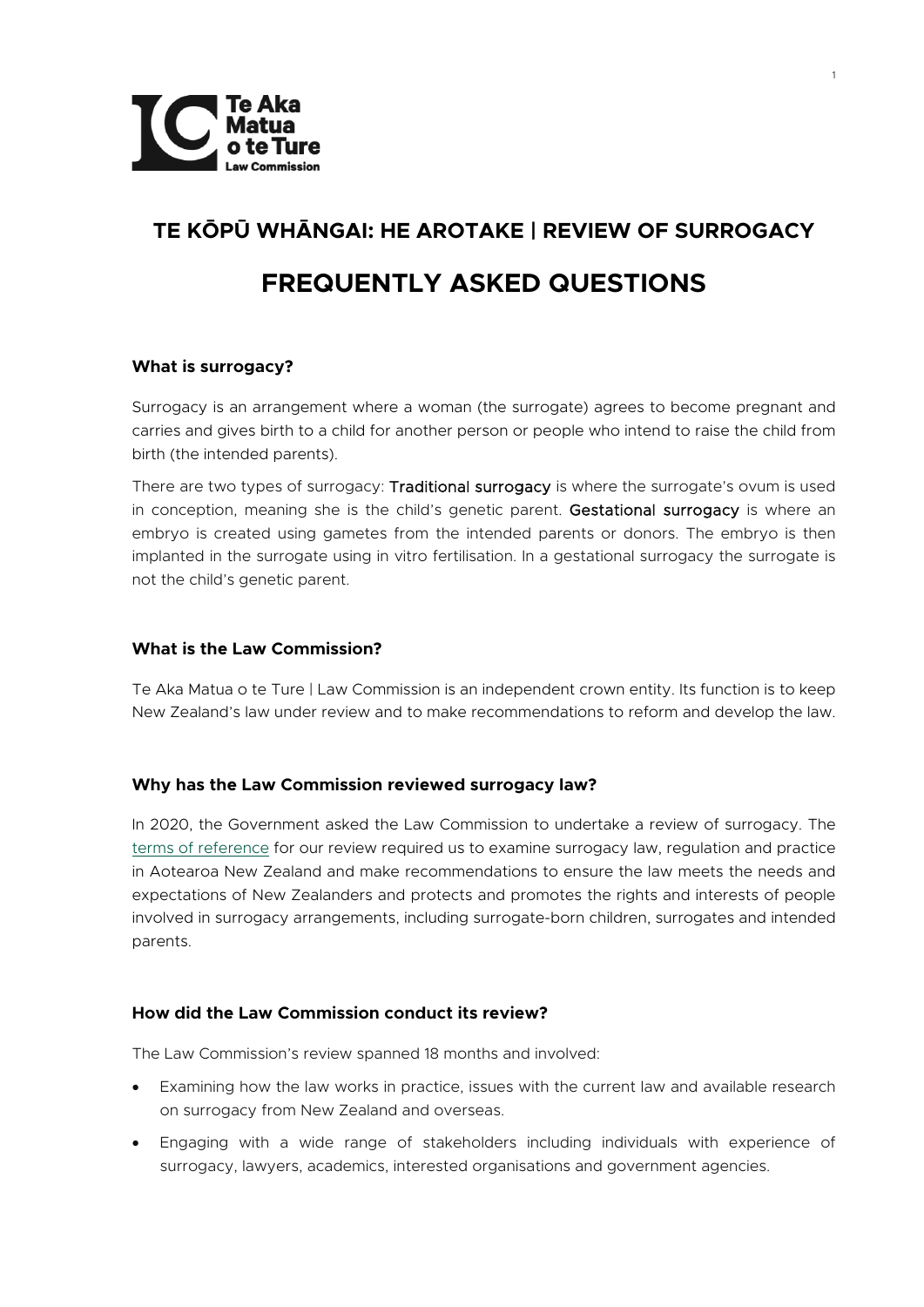- Publishing an Issues Paper for public consultation and considering the 223 submissions received from individuals and organisations.
- Considering international developments in surrogacy regulation and law reform initiatives in other countries.

## **Why is law reform needed?**

The law does not recognise surrogacy as a process that creates a parent-child relationship between a surrogate-born child and the intended parents. Intended parents must instead rely on adoption law which was developed over 65 years ago and did not contemplate the modern practice of surrogacy.

Adoption and surrogacy are different forms of family building that require different legal frameworks. Surrogacy arrangements are characterised by a shared, planned intention that the surrogate will become pregnant and give birth to a child that will be raised by the intended parents. In most cases at least one intended parent will be a genetic parent to the child. Requiring parties in a surrogacy arrangement to rely on adoption law is therefore problematic – it doesn't reflect the reality of their circumstances and fails to provide for all situations (as illustrated by the Paige Harris Birth Registration Act 2022 discussed below).

There is broad acknowledgment that the current law is not fit for purpose. In its 2005 Report, *New Issues in Legal Parenthood*, the Law Commission found there was an urgent need for reform. Since then, there have been no changes to the legal framework despite both growing numbers of surrogacy arrangements and increasing dissatisfaction with the current law.

# **What are the Law Commission's key recommendations?**

The Law Commission recommends a new framework for determining legal parenthood in surrogacy arrangements and other improvements to the way surrogacy is regulated in Aotearoa New Zealand. You can read more information about our recommendations in the executive summary or full report which are available on [our website.](https://www.lawcom.govt.nz/our-projects/review-of-surrogacy)

## *A simple administrative pathway for establishing legal parenthood*

We recommend removing the need for a court order and providing for the intended parents to become the legal parents of a surrogate-born child when three conditions are met:

- The surrogacy arrangement was approved by the Ethics Committee on Assisted Reproductive Technology (ECART). This is an existing requirement for gestational surrogacy arrangements and we found that it is a robust and effective safeguard that is widely supported.
- The intended parents have taken the child into their care.
- The surrogate gives her written consent after the child is born, confirming that she relinquishes any claim to legal parenthood.

When these conditions are met, the intended parents would become the child's legal parents by operation of law and would be able to register the child's birth in the ordinary way. From the time of the child's birth until the surrogate gives her consent, the intended parents would be deemed additional guardians of the child so that they have legal rights and responsibilities to care for the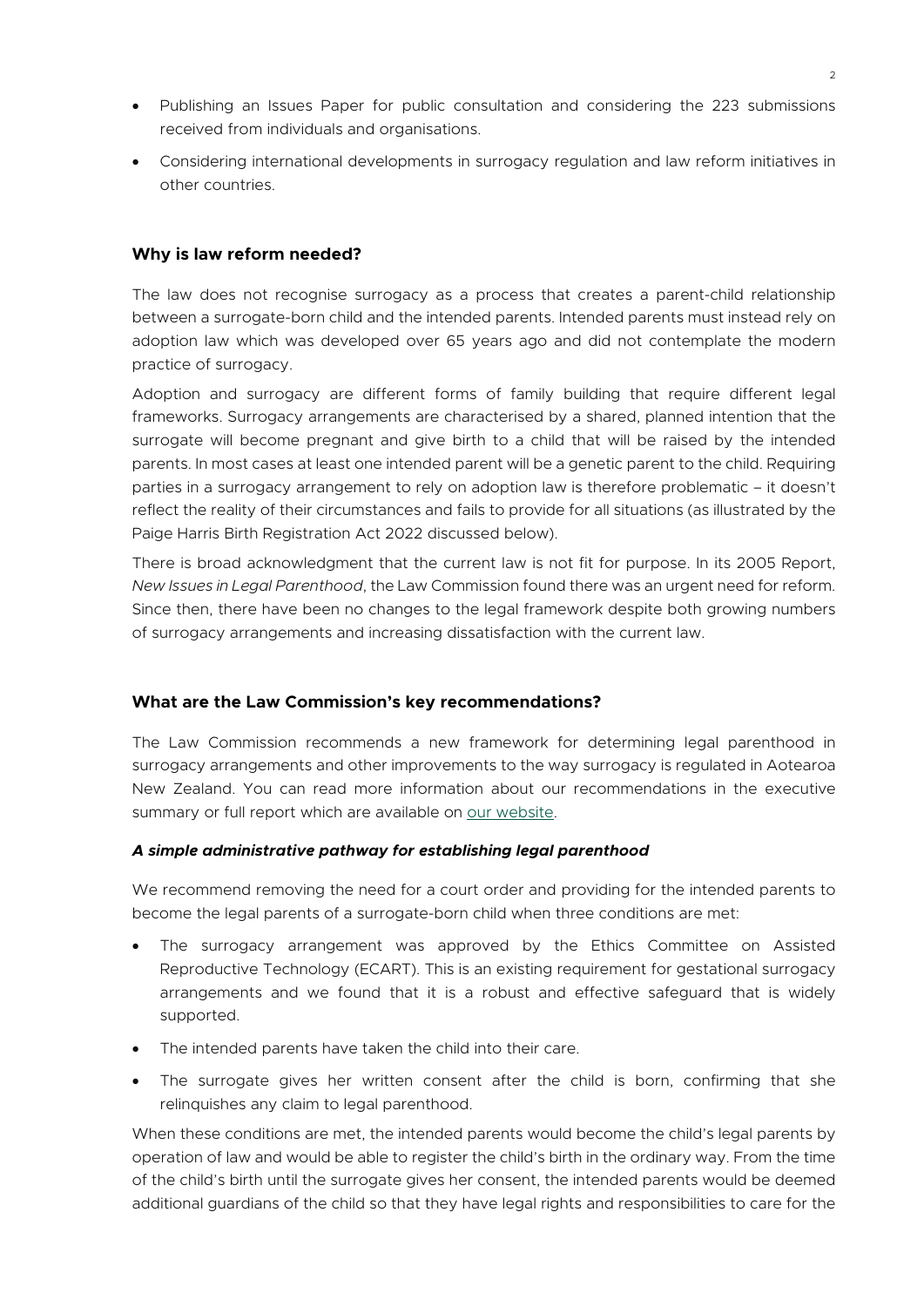child. The current requirement that an Oranga Tamariki social worker approve the intended parents caring for the child in their home would be removed.

## *A separate court pathway for establishing legal parenthood in other situations*

If a surrogacy arrangement didn't go through the ECART process, or in the unlikely situation of a dispute between the parties, the Family Court should have the power to make a parentage order to recognise the intended parents as the child's legal parents, if satisfied that is in the best interests of the child. This ensures that there is an inquiry into what is in the child's best interests when the conditions of the administrative pathway haven't been met.

## *Financial support for surrogates*

The current law is unclear about what financial support, if any, intended parents can provide to surrogates. This may leave surrogates out of pocket, places unnecessary stress on the parties' relationship and creates barriers for women considering becoming a surrogate. We recommend clarifying the law to allow intended parents to cover reasonable costs incurred by the surrogate in relation to a surrogacy arrangement, including compensation for lost income if the surrogate is unable to work because of the pregnancy or birth.

# *Preserving information for surrogate-born children*

Information about a person's origins and whakapapa is fundamental to their sense of identity and wellbeing. It is therefore important that information about a surrogacy arrangement is preserved for the child to access in future. Currently there is no single, centralised system to collect, store and provide access to this information.

We recommend establishing a national register to record this information for surrogate-born people to access in future. It would operate like the existing register of donor-conceived people under the Human Assisted Reproductive Technology Act 2004 and would be administered by Te Tari Taiwhenua | Department of Internal Affairs.

# **What does the Report say about the current requirement for ECART approval?**

Gestational surrogacy arrangements in New Zealand require prior ECART approval. This ensures the parties receive medical and legal advice and undertake individual and joint counselling. ECART will only approve a surrogacy arrangement if satisfied that it complies with requirements set out in guidelines issued by the Advisory Committee on Assisted Reproductive Technology.

The Commission found that the ECART process is a robust and effective safeguard that is widely supported. We recommend it remains in place for gestational surrogacy arrangements and that it also be made available for traditional surrogacy arrangements. With this process in place, we do not think that a separate court process to establish legal parenthood is necessary.

The Commission makes a range of recommendations to improve the ECART process and ensure that it operates in a timely manner. This includes recommendations to redefine and simplify Oranga Tamariki's role in the ECART process.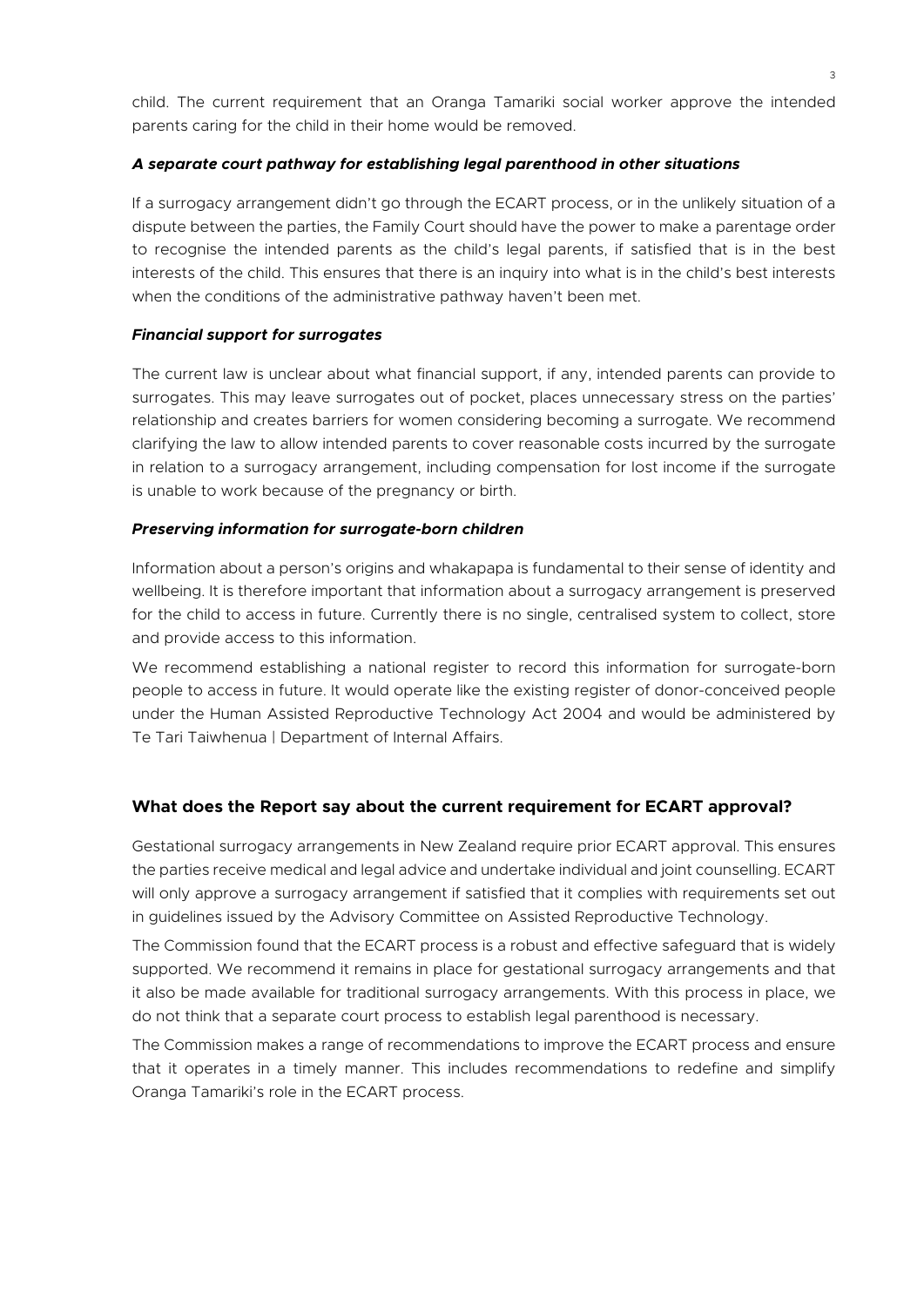### **What will happen to birth certificates?**

The existing birth register and birth certificates will continue to record a child's legal parents, which means it will record the intended parents as the surrogate-born child's parents either from the moment the child's birth is registered (under the administrative pathway) or once a court order is issued (under the court pathway). Information about the surrogate and any gamete donors will be recorded in a separate but linked register so that surrogate-born people have access to information about their genetic and gestational origins and whakapapa.

We also recommend the Government conduct a first principles review of the birth registration system to consider whether it meets the needs and reasonable expectations of New Zealanders. This review should look at the range of different circumstances of conception and birth and what information should be recorded on a birth certificate in different situations, including when a child is born through surrogacy.

#### **What does the Report say about commercial surrogacy?**

Commercial surrogacy (where the surrogate agrees to the surrogacy arrangement in exchange for the payment of a fee and the arrangement is usually governed by a contract) is illegal in Aotearoa New Zealand and would remain so under the Law Commission's recommendations.

The Commission found that paying a fee to surrogates would constitute a radical change in policy and lacked widespread support. A commercial model also raises concerns for the rights of the surrogate and the child and is inconsistent with established principles of family law. At a practical level, a commercial model would likely increase the cost of surrogacy in Aotearoa New Zealand thereby reducing access for some New Zealanders.

#### **How will the Law Commission's recommendations improve access to surrogacy?**

Intended parents can face challenges in trying to connect with potential surrogates. Improving the way surrogacy is regulated and clarifying the law in relation to financial support for surrogates should help to reduce the barriers women face when considering becoming a surrogate. We also recommend changing the law to allow advertising for lawful surrogacy arrangements, which will help intended parents seeking to connect with a surrogate, and establishing an official surrogacy website to provide up-to-date information to intended parents and women considering becoming a surrogate.

We carefully considered whether the Government should take further steps to improve access to surrogacy. One option is establishing a surrogacy register to enable those who are interested in becoming a surrogate to register their interest and be matched with intended parents. We did not recommend this option for several reasons. We think the state's proper role is to provide a safe and effective regulatory framework but not to actively facilitate private surrogacy arrangements. We also have concerns that it could duplicate some of the safeguards that exist in the ECART process and may not be workable in practice. Consultation revealed that few submitters supported a surrogacy register.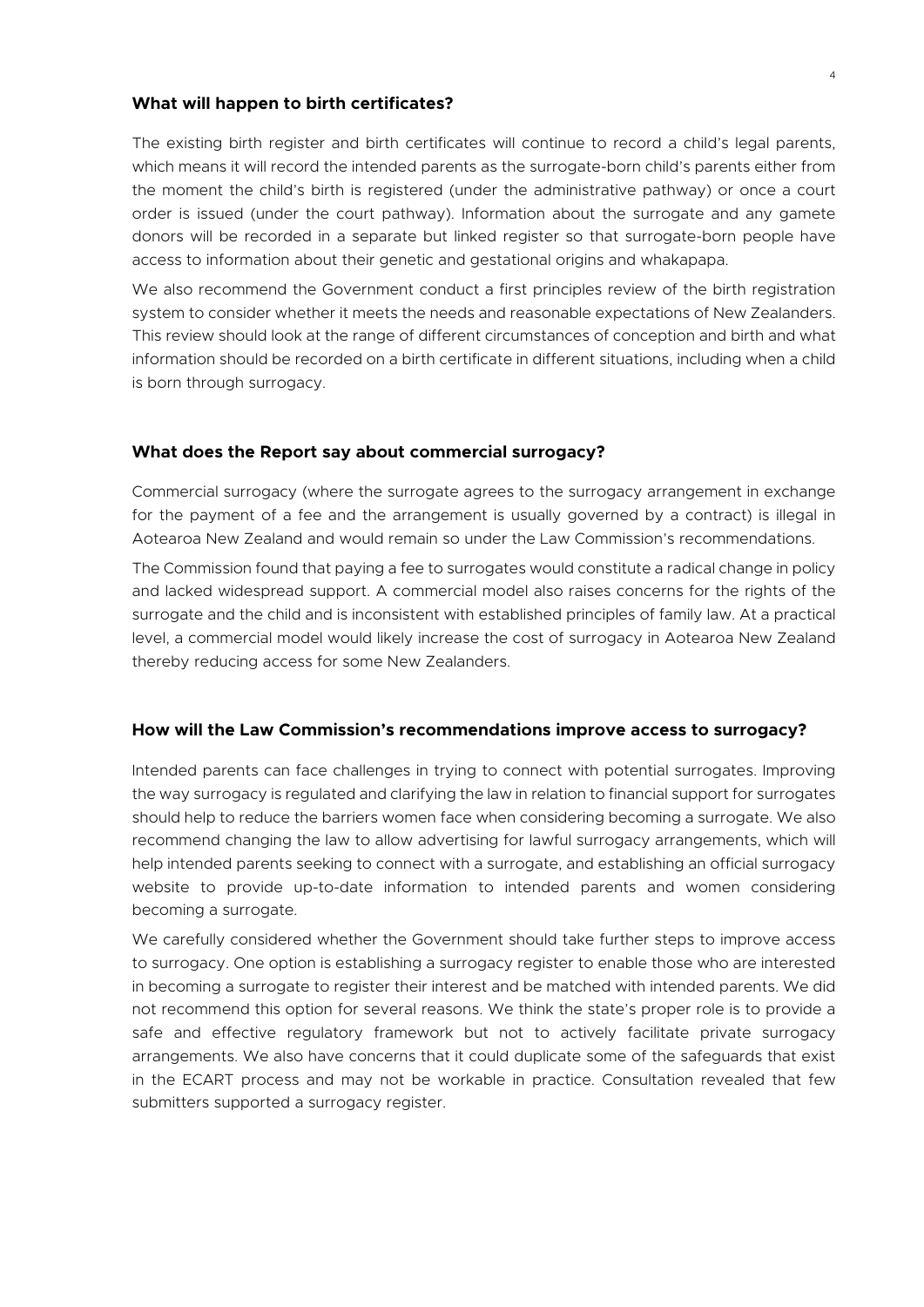## **What about international surrogacy arrangements?**

New Zealanders enter surrogacy arrangements overseas for different reasons, often because intended parents cannot find a surrogate in New Zealand. International surrogacy presents complex issues because countries regulate surrogacy and legal parenthood in different ways. Some international surrogacy arrangements may lack the same protections for the child, the surrogate and the intended parents as domestic surrogacy arrangements.

We recommend accommodating international surrogacy arrangements in the court pathway. This will promote and protect the rights and interests of the surrogate-born child by continuing to provide for international surrogacy arrangements to be recognised under New Zealand law. We also recommend adopting a special procedure to address the practical and legal obstacles faced by overseas surrogate-born children. It would adopt on a permanent basis the approach introduced by the Family Court in response to the Covid-19 pandemic. The intended parents would be able to start an application under the court pathway at an early opportunity and have the application heard remotely soon after the child is born so that a surrogate-born child can obtain New Zealand citizenship and enter Aotearoa New Zealand with the intended parents shortly after birth.

We also recommend that the Government consider a regime for the recognition of legal parenthood established in respect of surrogacy overseas following the completion of the work of the Hague Conference on Private International Law. This work includes proposals for an international agreement for recognising legal parentage in the context of international surrogacy arrangements.

## **Does the Law Commission recommend changes to adoption law?**

No. Our report recommends a new framework for surrogacy arrangements that would mean intended parents would not need to rely on adoption law to become the legal parents of a surrogate-born child.

The Ministry of Justice is conducting a separate [review of adoption laws.](https://www.justice.govt.nz/justice-sector-policy/key-initiatives/adoption-law-reform/) The Ministry will undertake a second round of consultation in mid-2022 to report back on feedback and seek the public's views on the options the Government is considering for reform.

## **Isn't Parliament already changing surrogacy laws?**

The Law Commission's review is separate to the Paige Harris Birth Registration Act 2022 and Tāmati Coffey's Member's Bill, the Improving Arrangements for Surrogacy Bill 2021.

## *Paige Harris Birth Registration Act 2022*

In March 2022, Parliament unanimously passed a Private Bill to ensure that the intended mother of Paige Harris, who died before her birth, would be recorded on her birth certificate. This highlighted a problem with the current law. We make recommendations to address future circumstances where a party to a surrogacy arrangement or the child dies, so that the intended parents can still be recorded on the child's birth certificate (as happens in other situations where a child is born after the death of a parent).